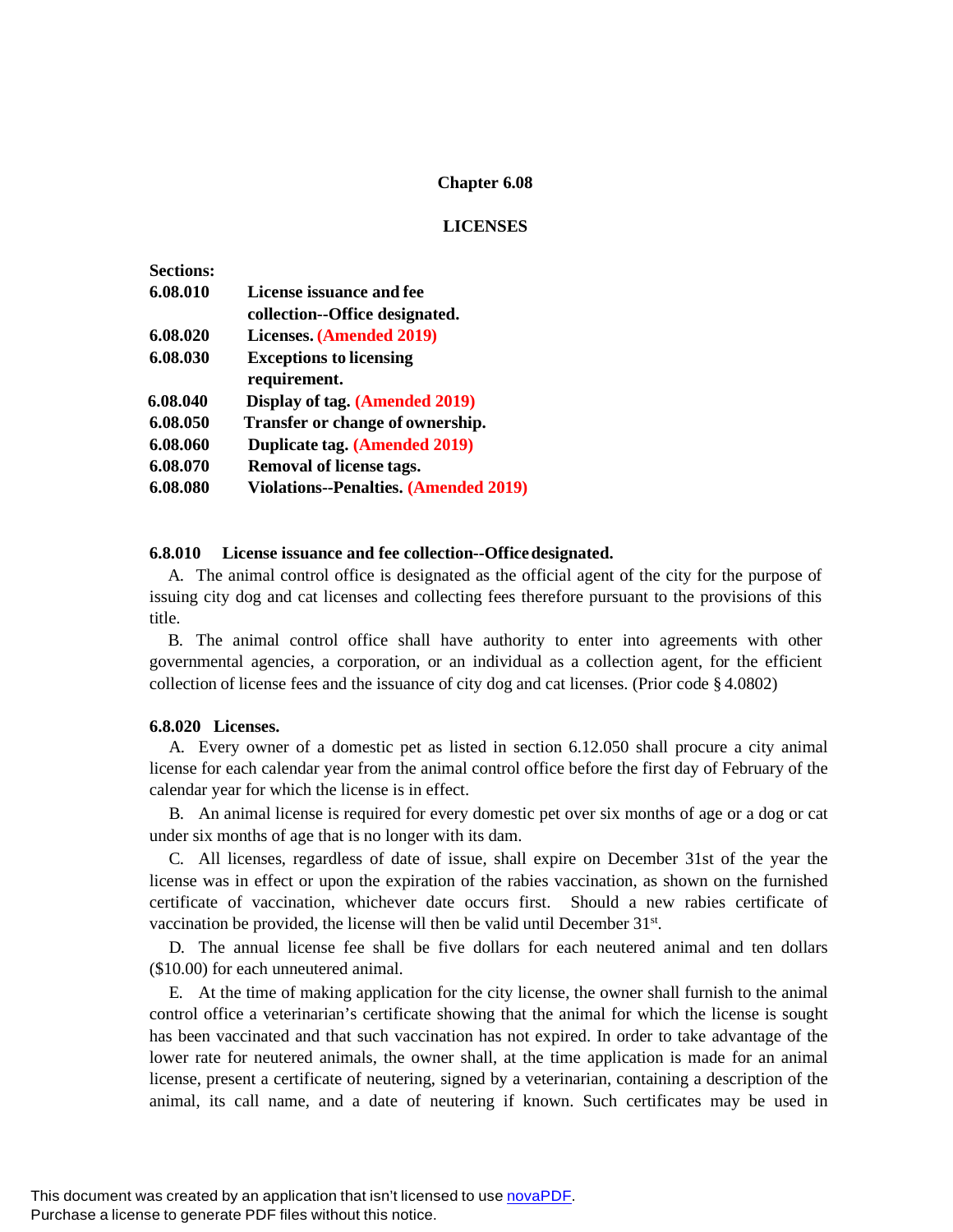subsequent annual license applications. Upon payment of the license fee set forth above, the animal control office shall issue to the owner a license which shall contain the name of the owner, his or her place of residence, and a description of the animal. The animal control office shall keep a duplicate of each license issued as a public record.

F. Upon issuance of the license, the animal control office, shall deliver or mail to the owner a metal tag, or leg ring, stamped with the number of the license and the year for which it is issued. (Amended 2019)

### **6.08.030 Exceptions to licensing requirement.**

The provisions of this title shall not be intended to apply to dogs or cats whose owners are nonresidents temporarily within the city, kennel dogs which are kept or raised in facilitieslicensed pursuant to the South Dakota law solely for the bona fide purpose of sale and which are kept under constant restraint, to dogs or cats brought into the city for the purpose of participating in any dog or cat show, to seeing-eye dogs properly trained to assist blind persons for the purpose of aiding them in going from place to place and providing such dogs are kept restrained on the owner's premises, under supervision or control at all times, or under leash at all times, or to dogs being utilized by the North Sioux City police department and Union County sheriff's department for law enforcement purposes under its canine patrol program. (Prior code § 4.0804)

#### **6.08.040 Display of tag.**

The tag issued by animal control pursuant to Section 6.08.020 may be attached by the owner to a substantial collar during the term of the license, and it must be displayed to the animal control officer or its designees upon demand. Dogs in fenced kennels, fenced exercise yards, on pickets, in buildings, automobiles, or under effective control for exercise, work or training will not be required to wear tags or collars, or leashes, if the stated conditions of training, work or exercise are incompatible with the wearing of such articles. Upon the expiration of the license, the owner shall remove the tag from the dog or cat. (Prior code § 4.0805) (Amended 2019)

#### **6.08.050 Transfer or change of ownership.**

A. It is unlawful for any person engage in the business of keeping or providing dogs and cats for adoption or selling dogs or cats to transfer ownership of a dog or cat to a resident of the city unless the purchaser has acquired a dog or cat license from the city or the seller, or the seller has made application for such license on behalf of the purchaser along with the fees hereinrequired.

B. In all other instances, when the permanent ownership of the dog or cat is transferred, the new owner shall, within thirty (30) days from the date of change of ownership, make application for a new license regardless of whether or not the dog or cat was previously licensed, and shall pay the full annual license fee. (Prior code § 4.0806)

#### **6.08.060 Duplicate tag.**

Upon the filing of an affidavit that the license has been lost or destroyed, the owner may obtain another tag upon payment of two dollars to the finance officer or his or her assistants. The animal control shall enter in the license record the new number assigned. (Prior code § 4.0807) (Amended 2019)